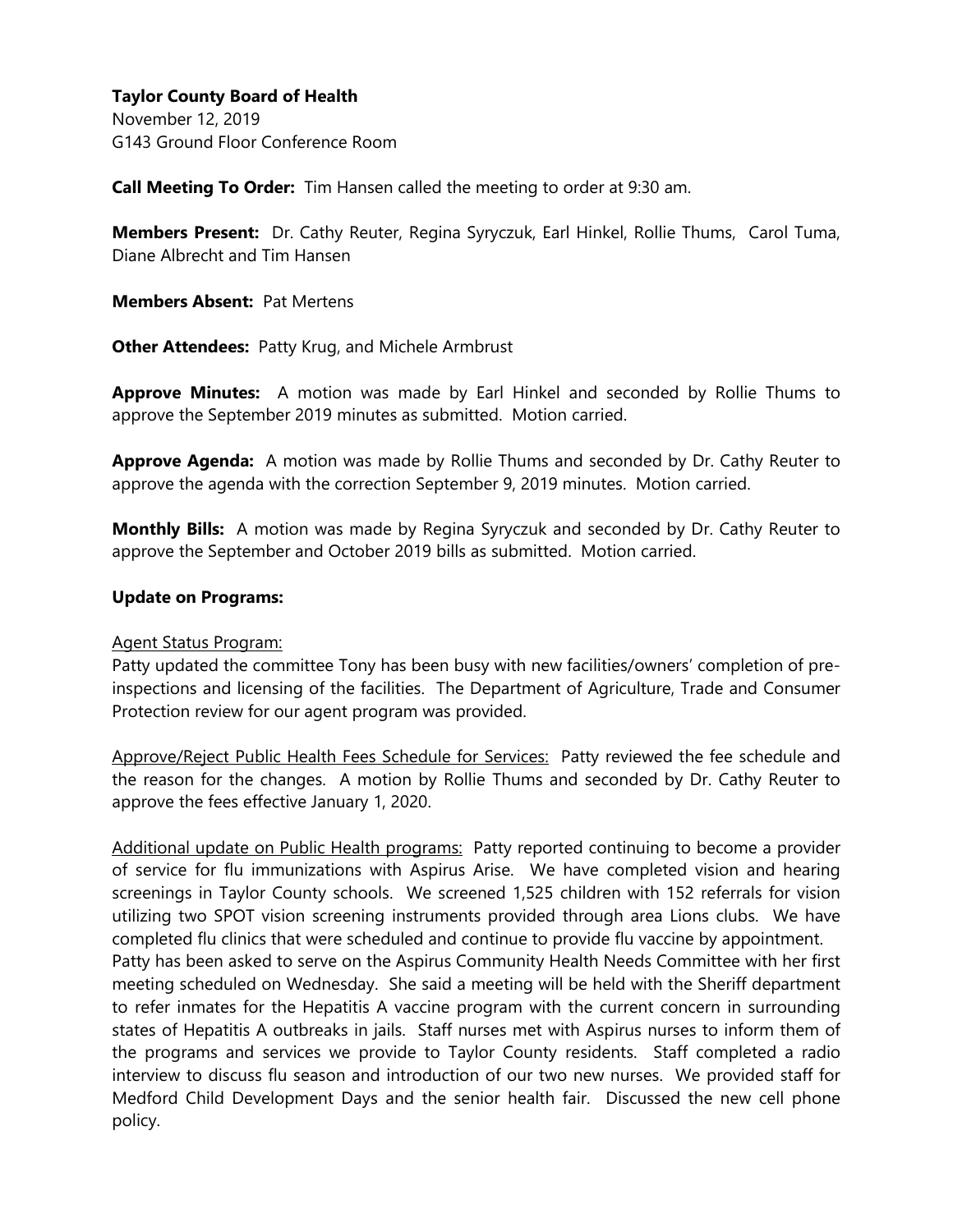Patty presented current public health resolutions to discuss as a board in the future to increase minimum age of tobacco purchase to age 21 and the exemption of a personal conviction waiver for immunizations. She will send this information to the board to review for discussion at a future board of health meeting.

# **Update on Grants:** Patty reported on:

MCH grant: Taylor County schools are reviewing the signs of suicide curriculm with school staff and parents. Plans are to have each school implement this program in at least one middle school grade and one high school grade. Our staff will be attending the Adult and Youth Mental Health trainings in the next week.

PHER grant: The agency has committed to providing Westboro community \$5,000 towards the purchase of their new siren warning system. The check will not be issued until a date has been set to install the siren. We provided this funding to Stetsonville last grant funding year. The agency nurses will be observers for a communicable disease exercise with Aspirus Medford. Patty attended the area Emergency First Responders meeting, new staff still need to complete the ICS 400 and Public Information Officer training in 2020, one nurse attended the Closed Points of Dispensing exercise in Ashland, and waiting for emergency management grant proposal she wrote for funding the Stop the Bleed training kits. We have been notified the state will be offering paid scholarships for future national and state conferences this next year. We have to apply by December 1st.

DFC grant: Patty is submitting the paperwork for key personnel changes for the DFC grant. There is a planned meeting for this Friday with human services staff to discuss the future application for the grant funding for the next 5 years.

### **Scheduled Trainings/Conferences:**

November: Adult and Youth Mental Health First Aid classes and the Community of Practice conference.

**Review of Human Health Hazard Investigations:** None at this time.

**Communicable Disease Investigations:** Patty reported reports of enteric, hepatitis, arboviral (mosquito)borne illness, and sti's. She also informed the committee of the notification to health care providers and schools of a potential mumps exposure at the national conference Future Farmers of America in Indiana which area schools potentially attended.

**Correspondence:** None

**Other meetings attended by committee members:** None

**Discussion between board members and Health Department employees regarding various operational topics. No action will be taken on any of the topics discussed:** None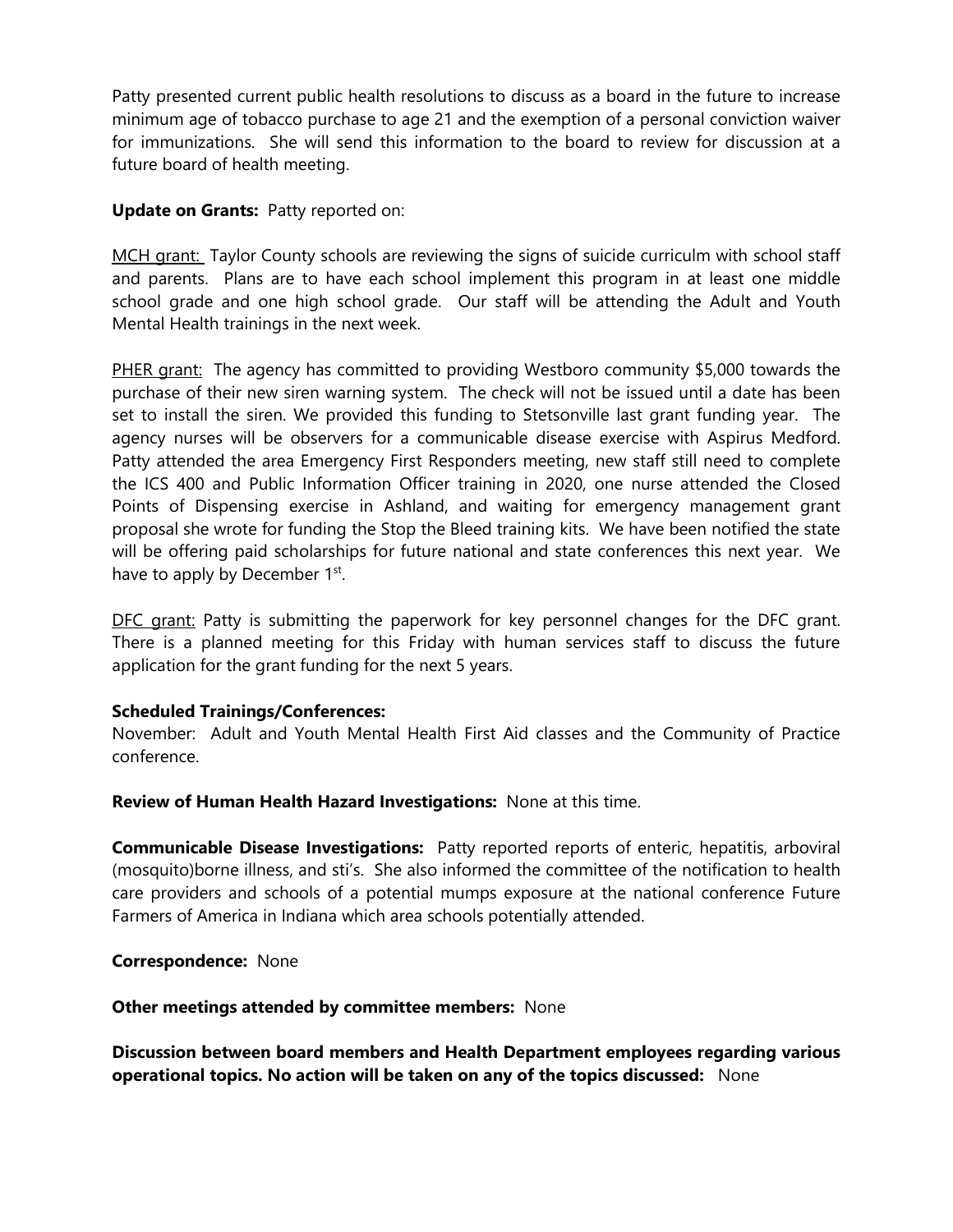**Next Committee Meeting:** The next meeting of the Taylor County Board of Health Committee will be Tuesday, January 14, 2020 at 9:30 AM.

**Adjournment:** A motion by Diane Albrecht and seconded by Dr. Cathy Reuter to adjourn the meeting at 10:12 am. Motion carried.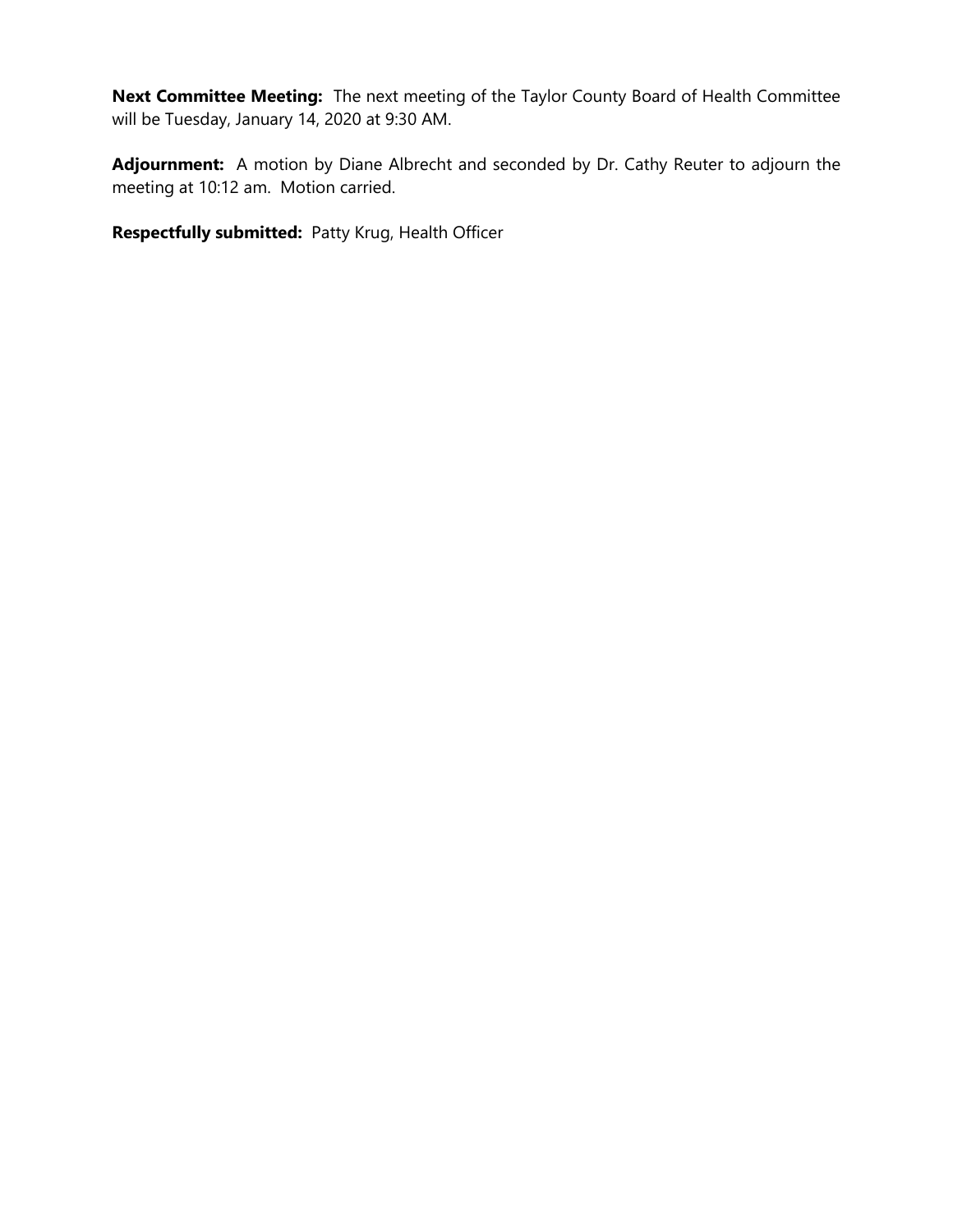September 9, 2019 G143 Ground Floor Conference Room

**Call Meeting To Order:** Tim Hansen called the meeting to order at 9:30 am.

**Members Present:** Dr. Cathy Reuter, Regina Syryczuk, Pat Mertens, Earl Hinkel, Rollie Thums, Carol Tuma and Tim Hansen

**Members Absent:** Diane Albrecht

**Other Attendees:** Patty Krug, Michele Armbrust, Trisha Winchell and Michelle Cahoon

**Approve Minutes:** A motion was made by Pat Mertens and seconded by Rollie Thums to approve the August 2019 minutes as submitted. Motion carried.

**Approve Agenda:** A motion was made by Rollie Thums and seconded by Regina Syryczuk to approve the agenda. Motion carried.

**Monthly Bills:** A motion was made by Regina Syryczuk and seconded by Earl Hinkel to approve the August 2019 bills as submitted. Motion carried.

### **Update on Programs:**

#### Agent Status Program:

Patty updated the committee Tony has been busy with new facilities/owners' completion of preinspections and licensing of the facilities. Our new nurses are trained in the lab and packaging of samples for arsenic and nitrate samples.

2018-2019 Food Safety Award: Medford Area Middle School/Kim Klemm is the only facility who qualified for this award this year. They were unable to attend and Tony will present the school with the award.

Health Department Staffing: Patty introduced Trisha and Michelle and they provided information on their background.

Approve/Reject the 2019-2021 Aspirus Medford and Taylor County Health Department Community Health Needs Assessment and Implementation Plan.

The committee was provided the report last month to review. An update was provided on the information in the plan. A motion was made by Earl Hinkel and seconded by Pat Mertens to approve the plan as submitted. Motion carried.

Additional update on Public Health programs: Patty reported on the attendance of the Tuberculosis Summit held in Phillips this past month and currently working on an Memorandum of Understanding for the TB dispensary agreement with Aspirus Medford, Gilman and Rib Lake clinics. The nurses have scheduled vision, hearing and fluoride varnish services in those schools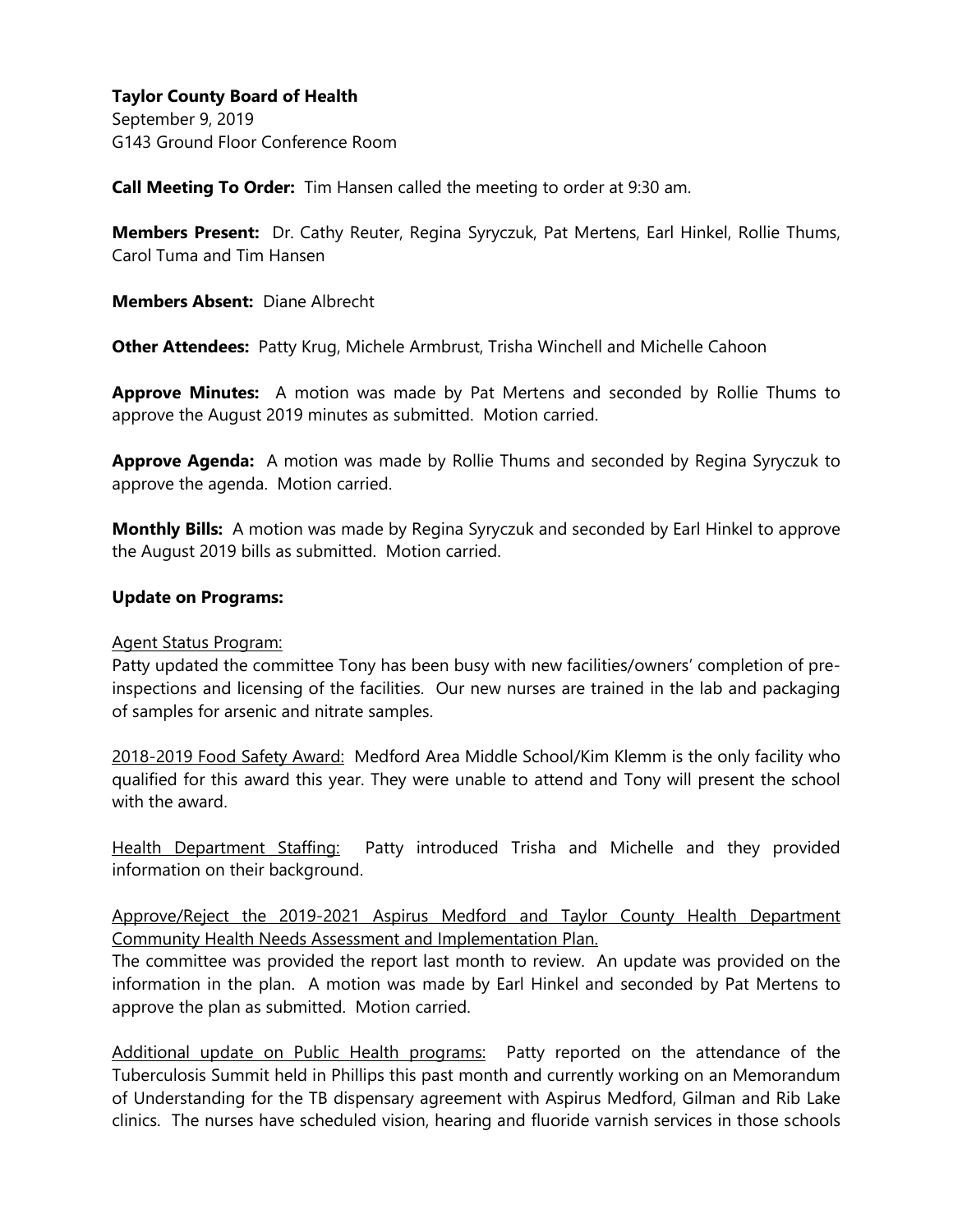we have provided in the past. We have been informed there will be a delay in the delivery of our flu vaccine this year. We have begun to provide nail care clinic services at senior sites and by appointments, Tricia explained the Grapevine program and education we can provide to the public/senior sites with this information, we have two more applications with the Taylor County Moving for a Cure which can be funded, Patty updating the courthouse and sheriff department OSHA plan, and reported on the statistics for the Wisconsin Well Woman program screeening services by Portage County who is the lead agency for the consortium and some missed opportunities we have seen locally for women who might qualify.

# **Update on Grants:** Patty reported on:

MCH grant: The agency has been meeting the requirements for the grant and currently working with schools on the Signs of Suicide program.

PHER grant: Patty reported on this Friday, 13<sup>th</sup>, Taylor County will host a Stop the Bleed train the trainer class. The four nurses from our agency will attend and begin outreach to schools and industries to provide this program and the trauma kits. A population we did not consider to outreach was the Plain Clothes community and we will contact the Bishops to see if they would be interested in having us provide the training. Patty presented the thank you card from Holy Rosary school for their new radios. Patty updated the committee on the agreement with Aspirus for their facilities Closed Points of Dispensing for medication distribution of their staff in the event of a public health disaster. There are 3 potential trainings related to public health emergencies scheduled for January, April and June 2020 for staff to attend.

DFC grant: The Project Director has been hired, Marlana Livingston. Year 5 has been awarded to the agency and Patty will need to complete a year 5 budget revision due to staff changes. She currently will be meeting with Human Services staff to review Year 4 budget and requirements to assure we are meeting the grant action plan. She encouraged the board members to view the school based videos they completed this past year.

### **Scheduled Trainings/Conferences:**

September Conferences: Statewide Lead-Wausau and ICS 300-Spooner October Conferences: Public Health Orientation, Hepatitis C-Wausau, STI-Wisconsin Dellls

**Review of Human Health Hazard Investigations:** Patty updated the committee related to the city of Medford property complaint and our recommendation.

**Communicable Disease Investigations:** Patty reported the nurses change in caseload for investigations, school syndromic surveillance. We also followed up on cases related to Hepatitis C, enterics, lyme's pertussis and STI's.

### **Correspondence:** None

**Approve/Reject 2020 Taylor County Health Department Budget:** A motion by Regina Syryczuk and seconded by Earl Hinkel to approve the budget as submitted. Motion carried.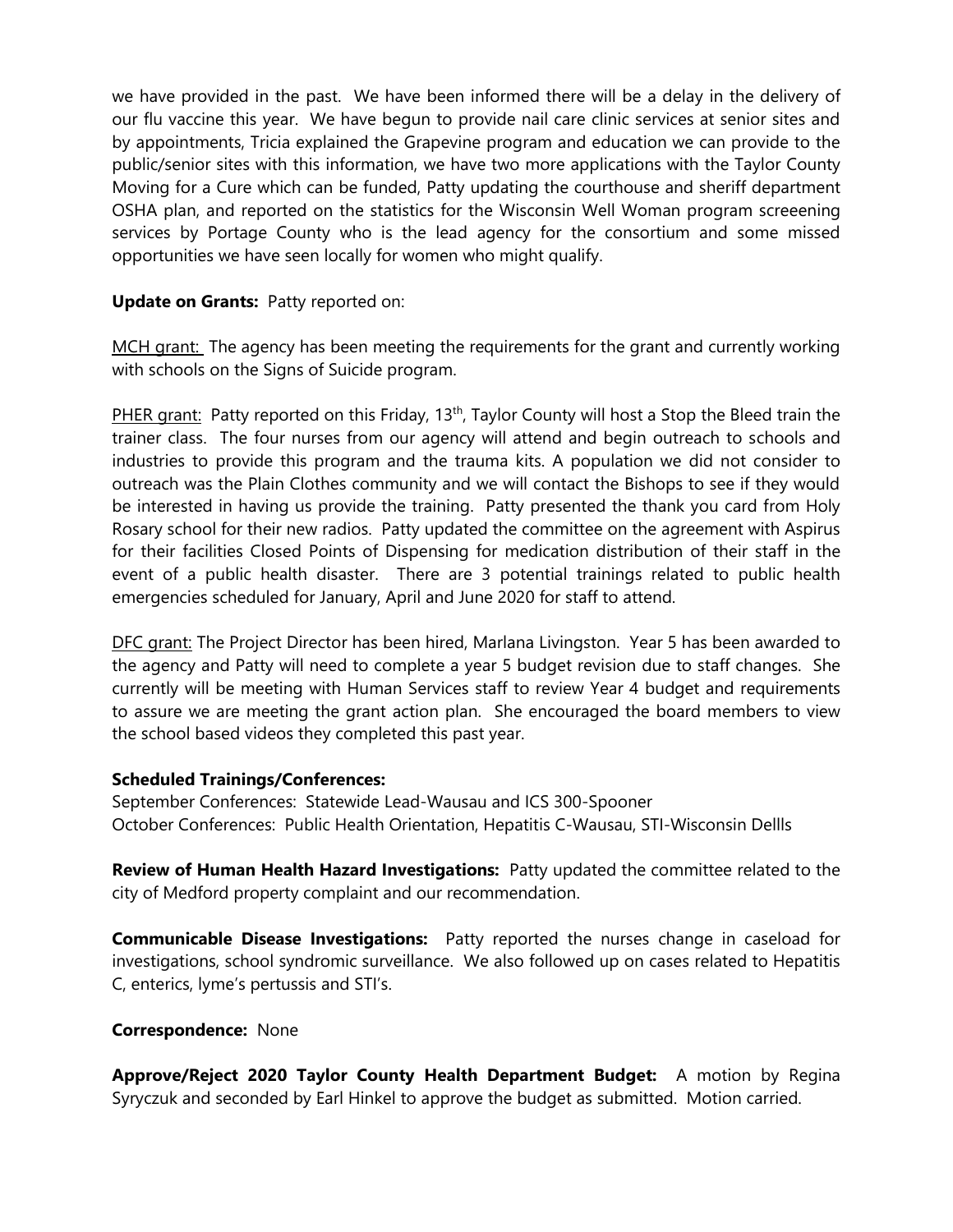**Other meetings attended by committee members:** Rollie and Tim provided a report from the National Association of Local Board of Health conference.

**Discussion between board members and Health Department employees regarding various operational topics. No action will be taken on any of the topics discussed:** None

**Next Committee Meeting:** The next meeting of the Taylor County Board of Health Committee will be Tuesday, November 12, 2019 at 9:30 AM.

**Adjournment:** A motion by Rollie Thums and seconded by Earl Hinkel to adjourn the meeting at 10:22 am. Motion carried.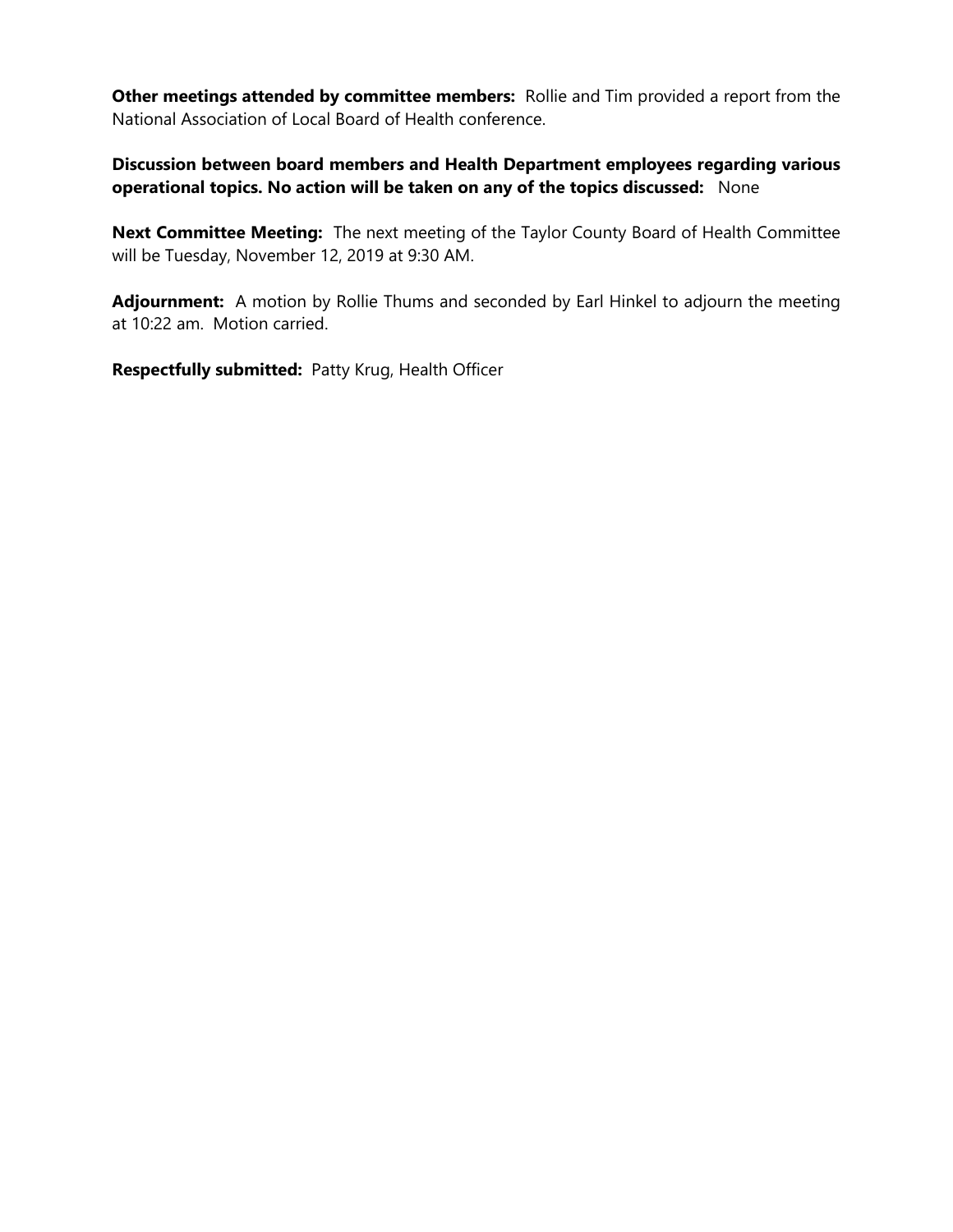August 6, 2019 G143 Ground Floor Conference Room

**Call Meeting To Order:** Rollie Thums called the meeting to order at 9:30 am.

**Members Present:** Dr. Cathy Reuter, Diane Albrecht, Pat Mertens, Earl Hinkel, Rollie Thums, Carol Tuma and Tim Hansen

**Members Absent:** Regina Syryczuk

**Other Attendees: Patty Krug** 

**Approve Minutes:** A motion was made by Dr. Cathy Reuter and seconded by Earl Hinkel to approve the May 14 and 29<sup>th</sup> 2019 minutes as submitted. Motion carried.

**Approve Agenda:** A motion was made by Diane Albrecht and seconded by Earl Hinkel to approve the agenda. Motion carried.

**Monthly Bills:** A motion was made by Earl Hinkel and seconded by Dr. Cathy Reuter to approve the May-July 2019 bills as submitted. Motion carried.

### **Update on Programs:**

Agent Status Program:

Patty updated the committee on the response sent to the DNR and the invoice submitted for final payment for services. She reported on the findings of the state DATCP and Lab inspections and their findings. She provided a copy for review of the Agent Licensing, inspection, policy and procedure manual. She reported on the current type of facilities asking for new licenses and those facilities who did not renew their licenses for this year.

Health Department Staffing: Patty reported on the two new nurses who were hired, orientation and trainings they are currently completing or will be in the future. They both have been proficiency tested for our lab so we will increase our lab hours to accommodate water testing. They will begin to provide other services for the health department as they are trained such as nail care. She reported the regional public health nurse and immunization coordinator will come later this month to provide additional training.

Additional update on Public Health programs: Patty reported increase in request for immunization and tb skin testing with the school year starting, still attempting to update the sheriff department Bloodborne Pathogen Plan, assisting with the Taylor County Moving for a Cure grant applications, NALBOH national conference for board members, scheduling school health screenings, Medford School Safety meeting attendance, 2020 budgets due the first week of September, TC Literacy Council awards and continued work with the all inclusive playground committee. Patty provided a copy of the new Community Health Needs Assessment and Implementation Plan and will bring back to next months meeting for approval.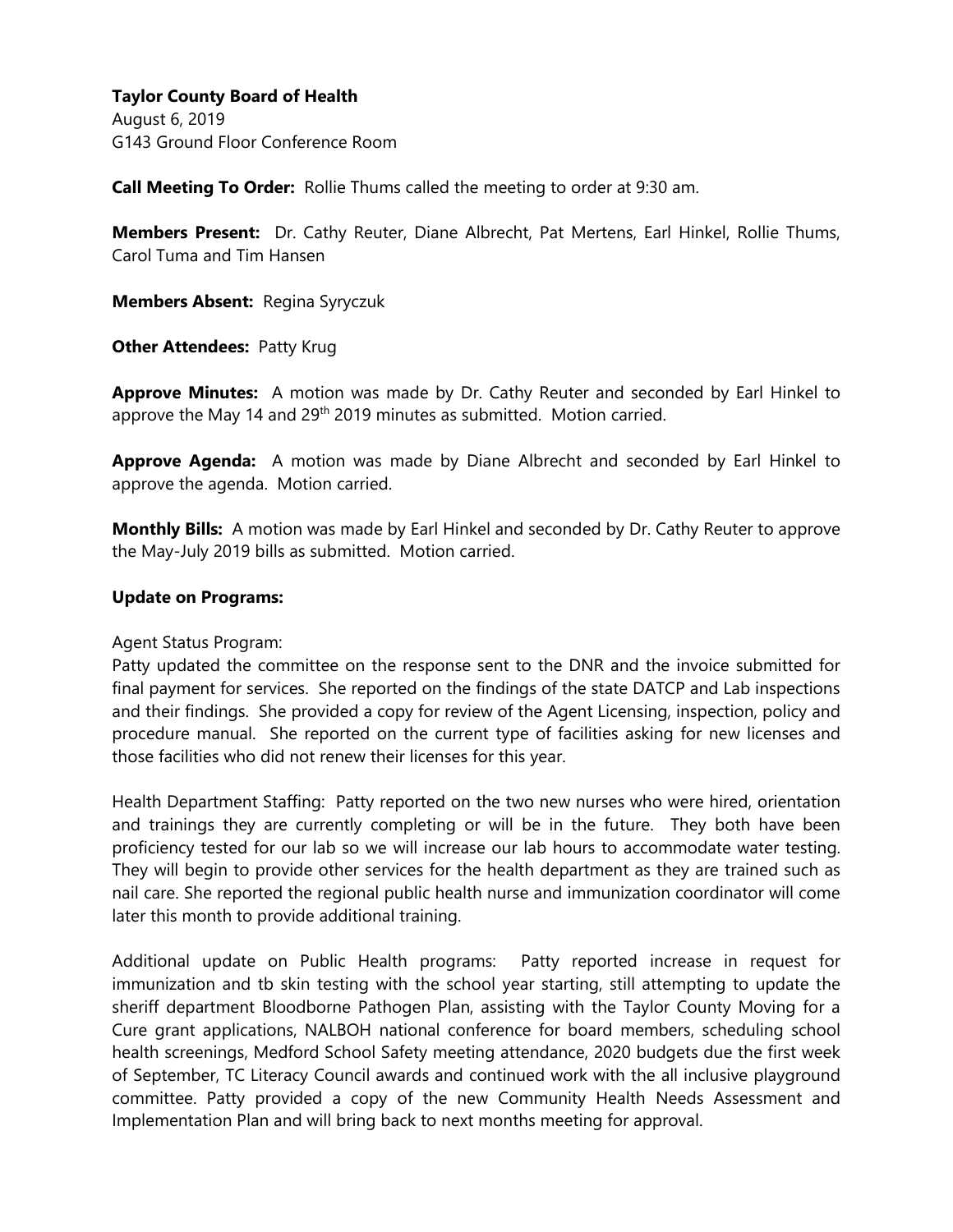### **Update on Grants:** Patty reported on:

MCH grant: Patty reported community learning calls for our grant and the SOS (signs of suicide) training attended in Boston by community partners with the schools and the followup paper work to be completed, the state onsite review of our program and the Suicide Prevention Walk.

PHER grant: Patty reported on the financial assistance provided to the Village of Stetsonville for a siren and will be working with the Town of Westboro, emergency responders meeting held last Thursday, Stop the Bleed kits and training to be scheduled so we can provide training on the purchased kits working with the Emergency Management Director, reviewing grant requirements for next year and working with new staff for closed points of dispensing (PODS) training and agreements with community agencies.

DFC grant: The Project Director has resigned so currently advertising for this position. Patty recommended this becomes a full time position this next year rather than LTE because the grant requires this if the county is going to apply for years 6-10. Patty has informed human services after this 5 year grant is completed she will no longer be the fiscal agent but will assist human services with the fiscal training and grant submission if they apply for years 6-10.

Opioid Grant: Patty reported the grant is almost done and we continue to educate with the drug of the month campaign.

Community Planning Grant: Emergency Management Director and the health department completed providing over 25 weather radios to community partners. The radio was instrumental in the preparation for severe weather two weeks ago with the rodeo and Whittlesey Fest to alert participants of the incoming severe weather.

Communicable Disease funding: Participated in the measles tabletop hosted by Aspirus, purchased a new laptop for the new staff and funding to attend the TB summit in Philips in August.

#### **Scheduled Trainings/Conferences:**

Public Health Nursing Conference: August, Stevens Point/Michele, Tricia and Michelle State Lead Conference: September, Wausau, Michele, Tricia and Michelle PH Orientation: October, Wausau, Gina, Tricia and Michelle

**Review of Human Health Hazard Investigations:** Patty updated the committee landlord/tenet issues phone calls but no signed written complaints.

**Communicable Disease Investigations:** Patty reported on a tic-borne disease, sti's, enteric diseases, tb, measles and Hepatitis C.

**Correspondence:** None

#### **Other meetings attended by committee members:** None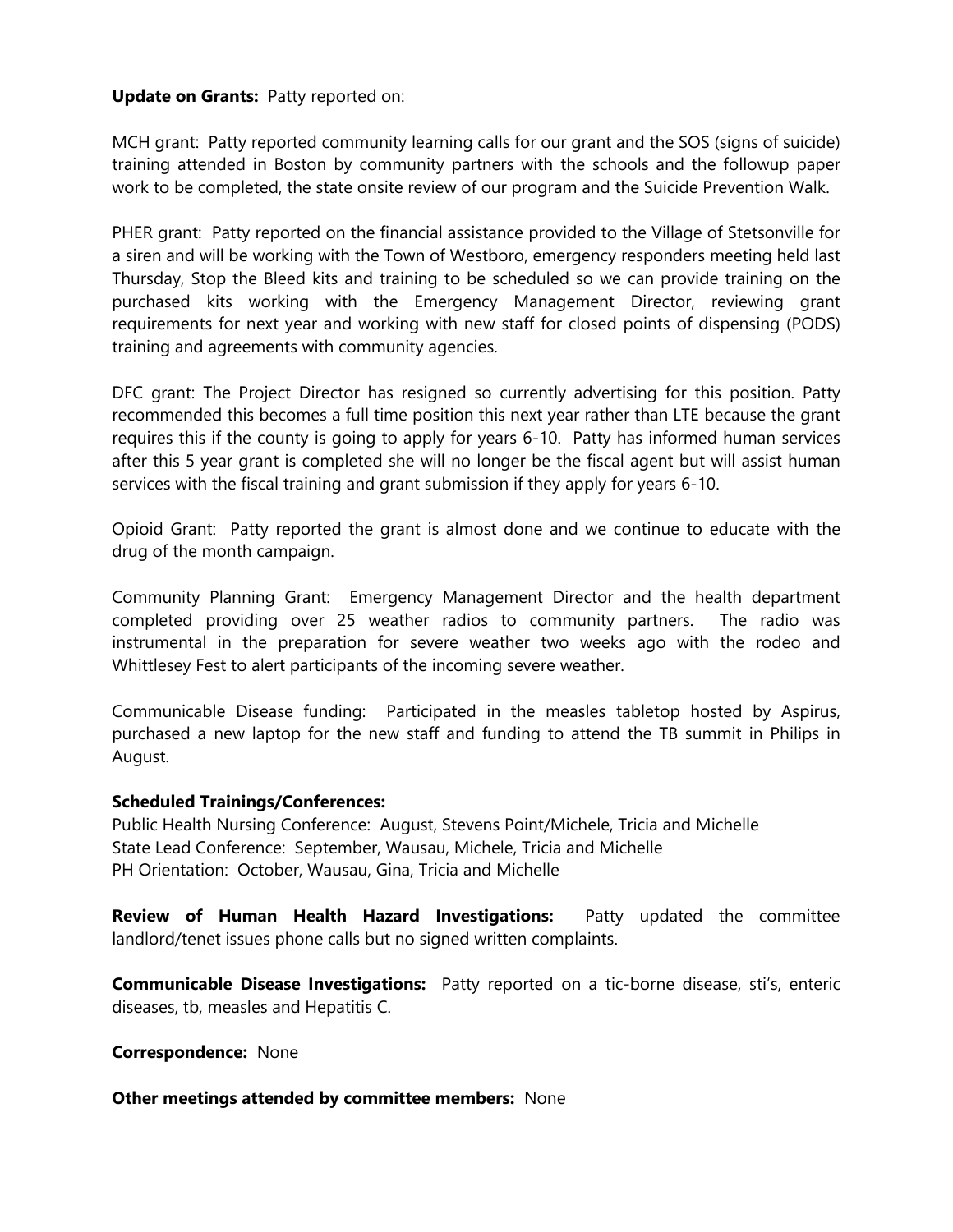# **Discussion between board members and Health Department employees regarding various operational topics. No action will be taken on any of the topics discussed:** None

**Next Committee Meeting:** The next meeting of the Taylor County Board of Health Committee will be Tuesday, September 10, 2019 at 9:30 AM.

**Adjournment:** A motion by Diane Albrecht and seconded by Dr. Cathy Reuter to adjourn the meeting at 10:15 am. Motion carried.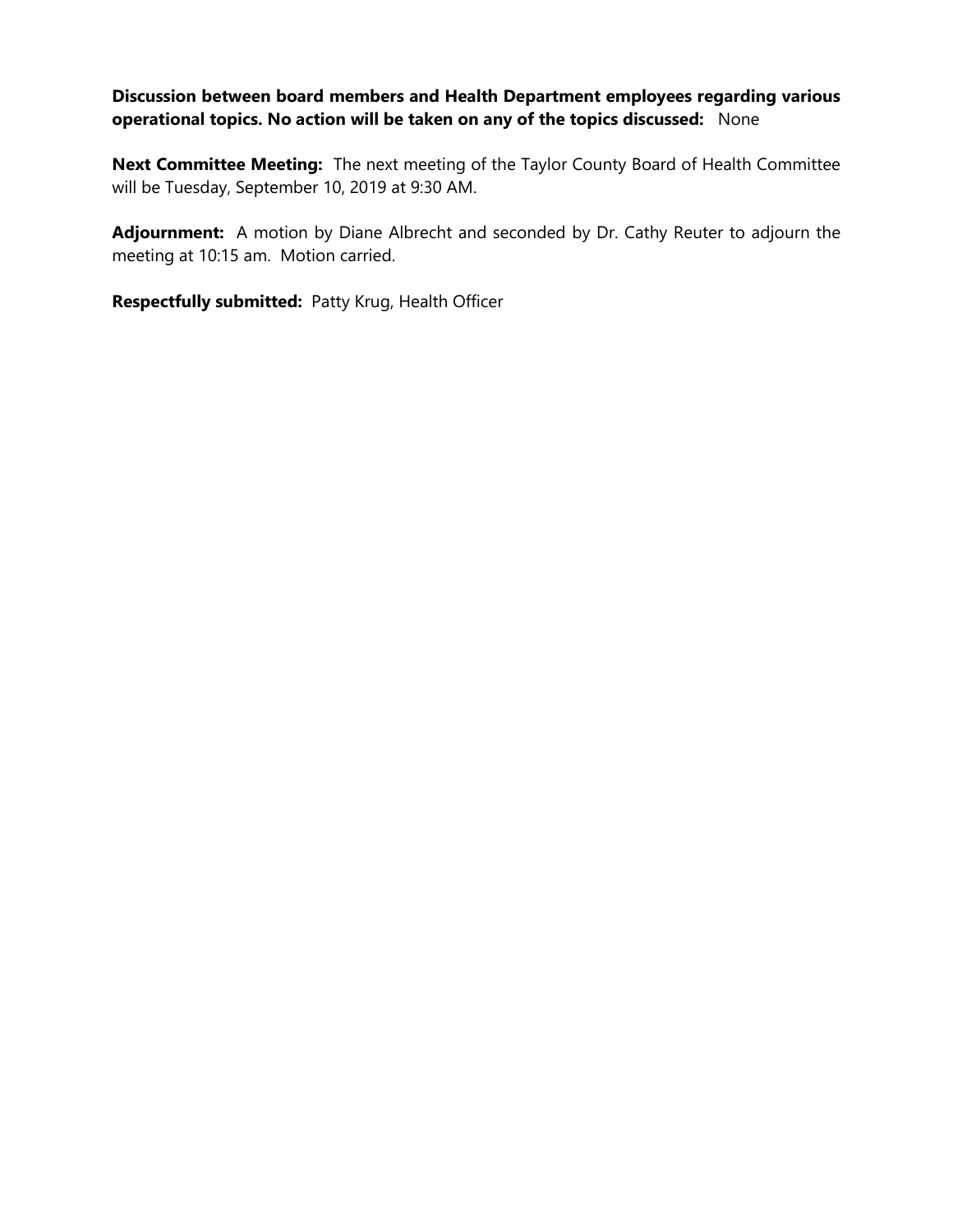May 29, 2019 G143 Ground Floor Conference Room

**Call Meeting To Order:** Tim Hansen called the meeting to order at 9:00 am.

**Members Present:** Dr. Cathy Reuter, Diane Albrecht, Regina Syryczuk, Earl Hinkel, Rollie Thums and Carol Tuma

**Members Absent:** Pat Mertens

**Other Attendees:** Patty Krug, Michele Armbrust and Jim Metz

**Approve Agenda:** A motion was made by Rollie Thums and seconded by Diane Albrecht to approve the agenda. Motion carried.

**Discussion of DNR Cancellation of Agreement for Transient Non-Community Program:**  Discussion took place concerning the notification letter from the DNR cancelling our contract with them in 60 days. A motion was made by Earl Hinkel and seconded by Rollie Thums to refer this matter to corporation counsel. Motion carried.

**Approve/Reject the hiring of an additional full-time Public Health Nurse:** Patty explained the reason for this request to the board and the continued need for succession planning for the department. A motion was made by Dr. Cathy Reuter and seconded by Earl Hinkel to authorize the department to hire an additional full-time public health nurse. Motion carried.

### **Other meetings attended by committee members:** None

**Discussion between board members and Health Department employees regarding various operational topics. No action will be taken on any of the topics discussed:** None

**Next Committee Meeting:** The next meeting of the Taylor County Board of Health Committee will be Tuesday, August 6, 2019 at 9:30 AM.

**Adjournment:** A motion by Diane Albrecht and seconded by Dr. Cathy Reuter to adjourn the meeting at 10:35 am. Motion carried.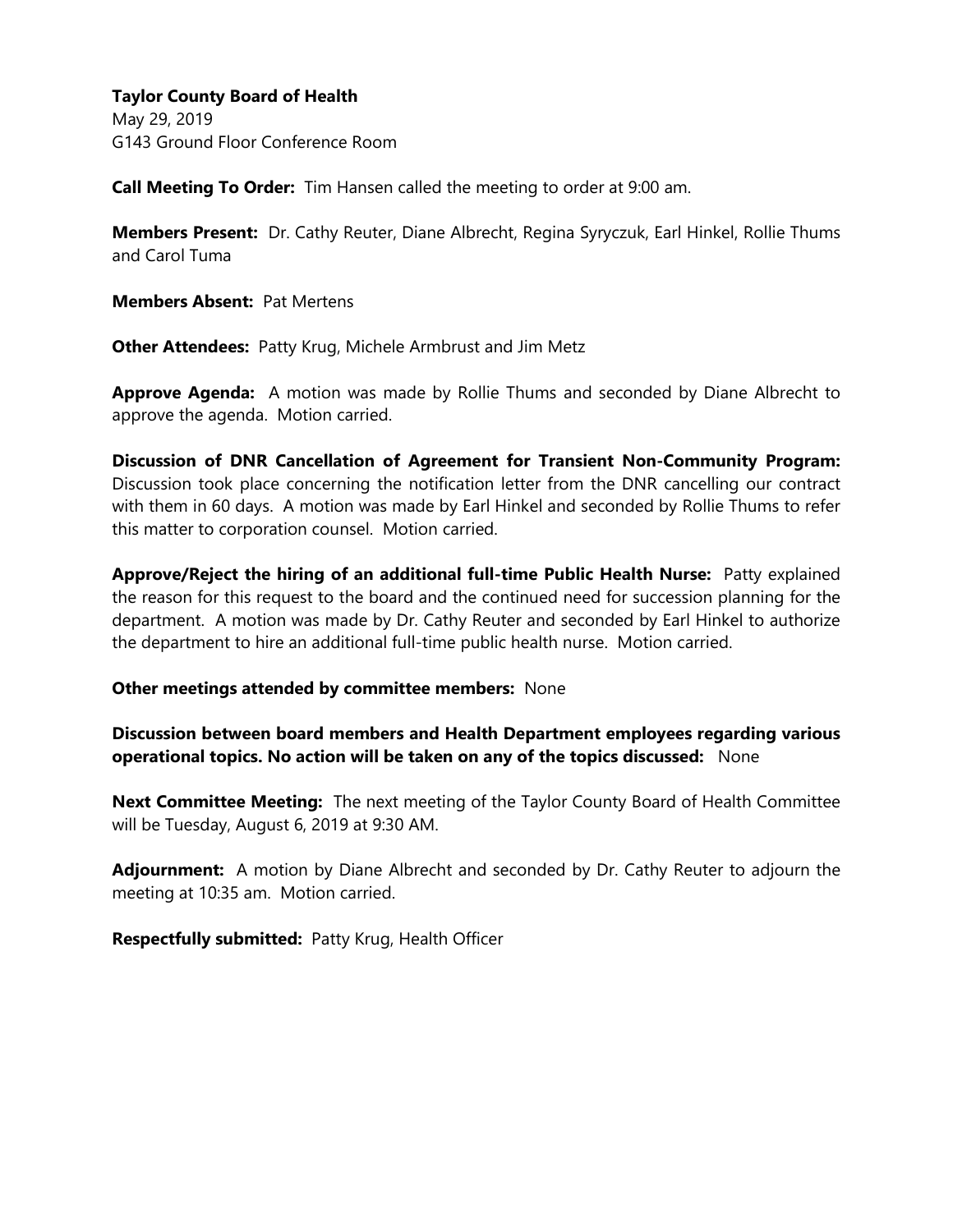May 14, 2019 G143 Ground Floor Conference Room

**Call Meeting To Order:** Tim Hansen called the meeting to order at 9:00 am.

**Members Present:** Dr. Cathy Reuter, Diane Albrecht, Regina Syryczuk, Earl Hinkel, Rollie Thums and Carol Tuma

**Members Absent:** Pat Mertens

**Other Attendees: Patty Krug** 

**Approve Minutes:** A motion was made by Earl Hinkle and seconded by Regina Syryczuk to approve the March 2019 minutes as submitted. Motion carried.

**Approve Agenda:** A motion was made by Diane Albrecht and seconded by Rollie Thums to approve the agenda. Motion carried.

**Monthly Bills:** A motion was made by Regina Syryczuk and seconded by Diane Albrecht to approve the March and April 2019 bills as submitted. Motion carried.

### **Update on Programs:**

Agent Status Program:

Patty updated the committee on the DNR annual site review and comments made during this meeting. Tony has checked with the state and there is no expected increase in fees so we will send out renewals for next year licensing program next week. We will have DTCAP here this week to do their annual onsite review and inspection with Tony.

Health Department Staffing: Patty reported on the application process and interviews for a BSN nurse. She explained an offer was not accepted due to the pay, the next option was to advertise for a ADN nurse. She noted the two year nurse is titled a Community Health nurse versus the BSN has the title Public Health nurse. At this time we have 4 applicants as of last week and will do interviews on May  $21^{st}$ . She explained the wage currently for a nurse and what current applicants are making which is over the amount paid to a nurse who has been employed 30 years with the county. Patty provided information on the impact of programs at this time with only two nurses in the office and due to already scheduled vacation out of town, the days only one nurse will be available for services during June/July and the state has already been advised in case for the need of mutual aid in the event of an outbreak.

Additional update on Public Health programs: Patty provided information on the community conversation grant (\$5,000) on the topic of Mental Health in Taylor County which is scheduled at this time for May 29<sup>th</sup> in the Red/White theater. She updated on the Spring Medford Child Development days, Taylor County Moving for a Cure event and she will handle the funding stipend for grant receipients, Michele will teach a babysitting class for Gilman schools, June 7<sup>th</sup>,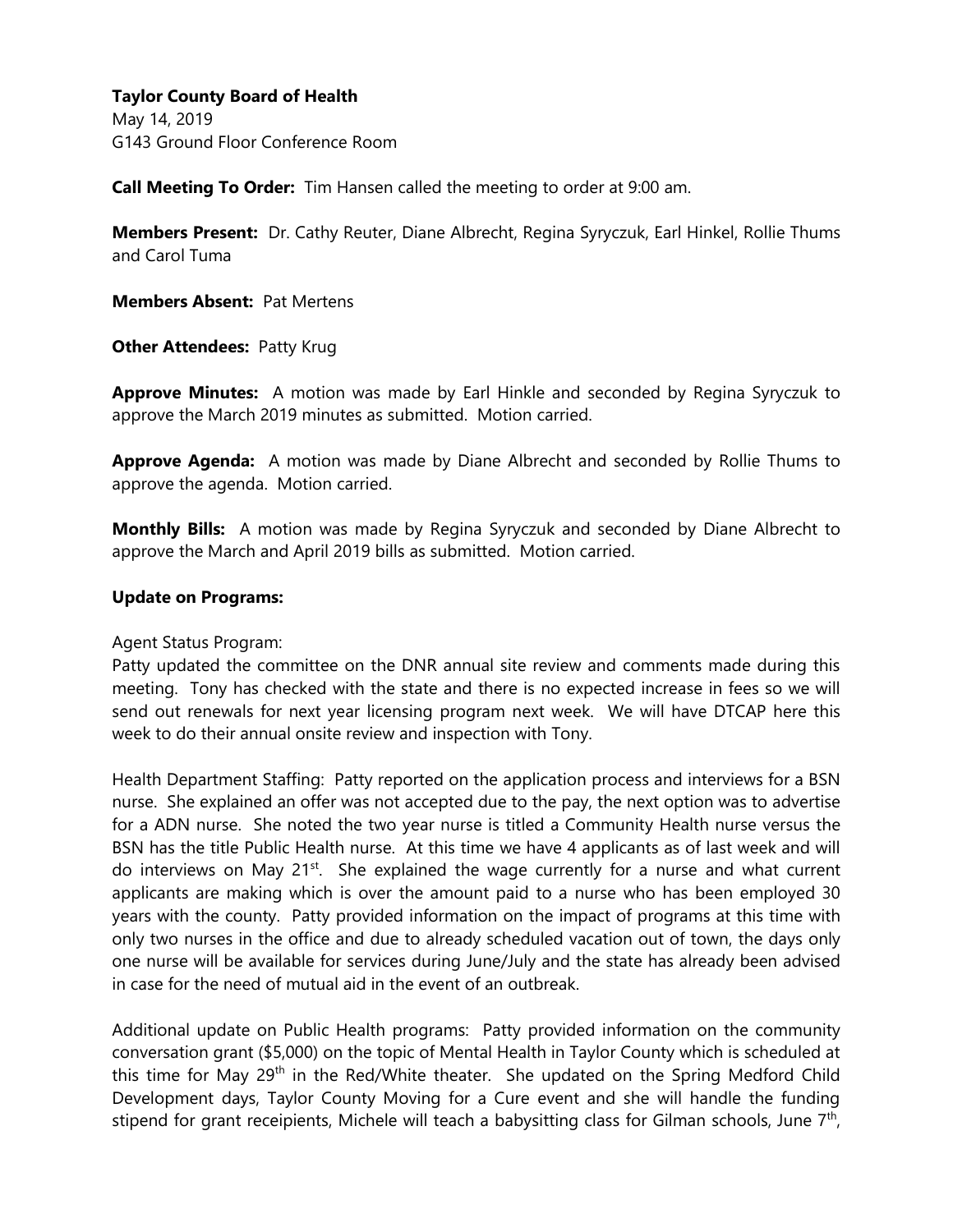topics of discussion at the Medford school, Human Growth and Development meeting, observer for the active shooter drill in Gilman, delivered free books for the Taylor County Literacy Council to certified daycare providers, discussion in reference to the reporter about the potential for a measles outbreak in Wisconsin, the community forum on Opioid's, Governor Ever's budget impact for Taylor County and the impact for public health programs, and the email from the Wisconsin Lung Association looking for support to ban e-cigarettes and marijuana as part of the smoke free air law.

National Association of Local Boards of Health Conference: Patty asked if members were interested they should let her know by June 6, 2019 so arrangements could be made.

# **Update on Grants:** Patty reported on:

MCH grant: Patty reported on the annual required training and the evaluation of this training, the staff and community partners scheduled to attend the Signs of Suicide training in Boston, MA and the required training to local schools in Taylor County on August 16<sup>th</sup>, Michele attended the Wisconsin Prevent Suicide conference and the potential to host a Mental Health First Aid at Work seminar in Taylor County.

PHER grant: Michele is attending the small workgroup with other counties about our plan, we have very limited staff to respond to a disaster at this time. Patty reported the purchase of radio's for Holy Rosary school, the training they have completed and the next steps towards emergency response for the school.

DFC grant: The DFC staff attended their first week of CADCA training and will attend week 2 next week. She reported on the response for the Your Choice speakers. The Marshfield Clinic has informed us they do not want to continue in the evaluator role so we will need to find someone else since this is a requirement of the grant, staff will attend the prevention conference, the coalition has done some strategic planning and they plan to have the Navy Seals Pure Performance return next spring to complete another training. Carol Tuma provided the flyer which Patty will give to DFC staff on the topic of e-cigarettes and Youth seminar to be hosted by Marshfield Clinic.

WIC grant: Patty reported the caseload will be adjusted every 3 months instead of 6 months. She reported on the issues with the Verizon Hotspot for secured internet service in Gilman and has discussed this with the county clerk who approved the purchase of an ATT hotspot for the Gilman area to see if we have a better signal. She asked the committee to also approve this purchase. Earl Hinkle informed the committee he has one of these and his experience with it. A motion was made by Rollie Thums and seconded by Dr. Cathy Rueter to approve the purchase of the ATT hotspot as presented. Motion carried.

Opioid Grant: Patty reported on the forum that was held, the live stream feature and participation in Gilman and Rib Lake sites and the drug of the month education awareness advertisements.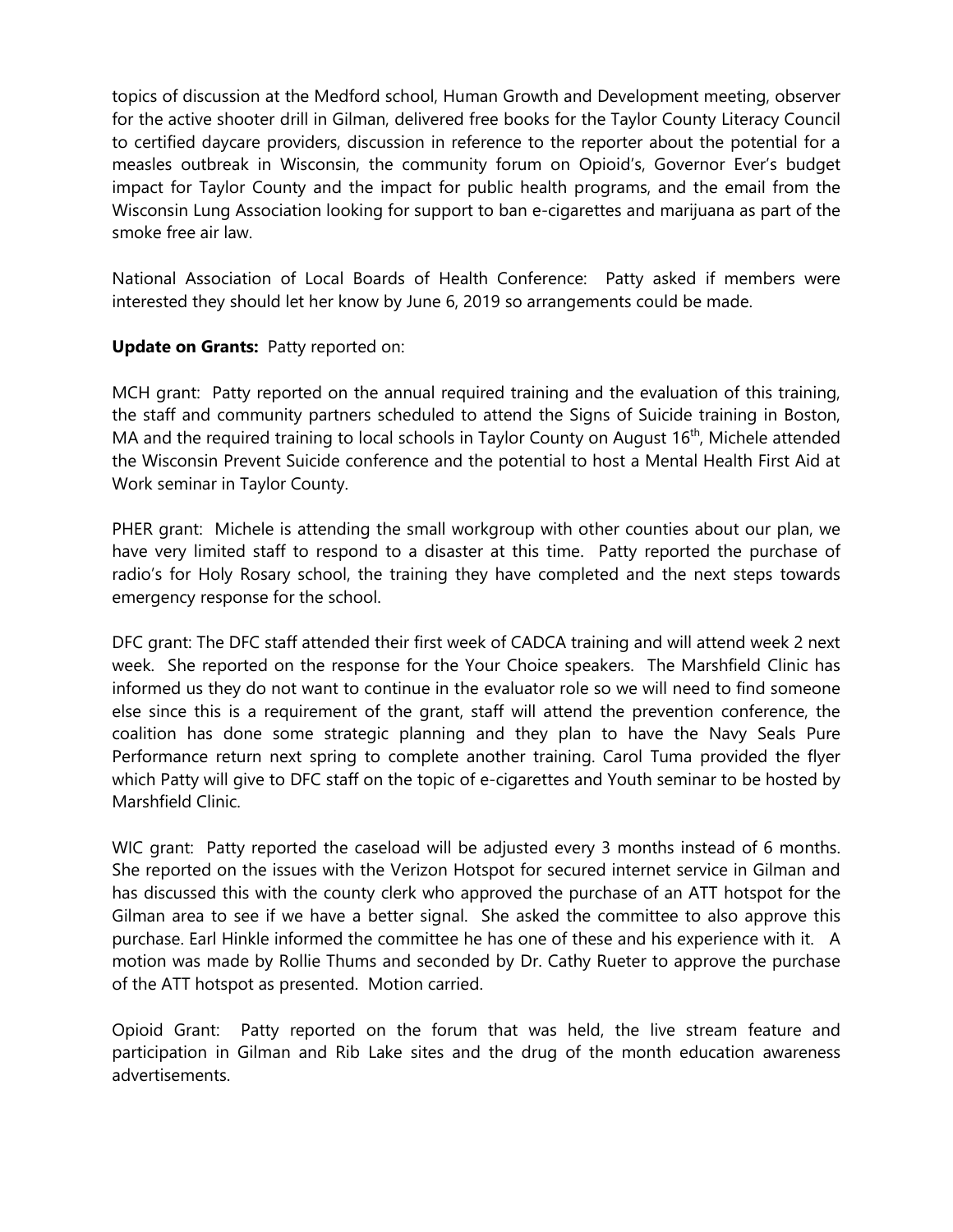Community Planning Grant: Patty is working with emergency management to get weather radio's out to facilities for notifications.

### **Scheduled Trainings/Conferences:**

WALHDAB Annual Conference: May, Wisconsin Dells/ Michele and Regina. Signs of Suicide: July, Boston MA/Michele Public Health Nursing Conference: August, Stevens Point/Michele

**Review of Human Health Hazard Investigations:** Patty updated the committee landlord/tenet issues and consultation by townships on potential hazards, what they can do about them and referral to health department.

**Communicable Disease Investigations:** Patty reported on a tic-borne disease, sti's, enteric diseases, tb, and Hepatitis C.

**Correspondence:** None

**Other meetings attended by committee members:** None

**Discussion between board members and Health Department employees regarding various operational topics. No action will be taken on any of the topics discussed:** None

**Approve/Reject resolution honoring Dorathy Nelson years of service:** A motion by Diane Albrecht and seconded by Regina Syryczuk to approve the resolution. Motion carried.

**Next Committee Meeting:** The next meeting of the Taylor County Board of Health Committee will be Tuesday, August 6, 2019 at 9:30 AM.

**Adjournment:** A motion by Diane Albrecht and seconded by Earl Hinkel to adjourn the meeting at 10:37 am. Motion carried.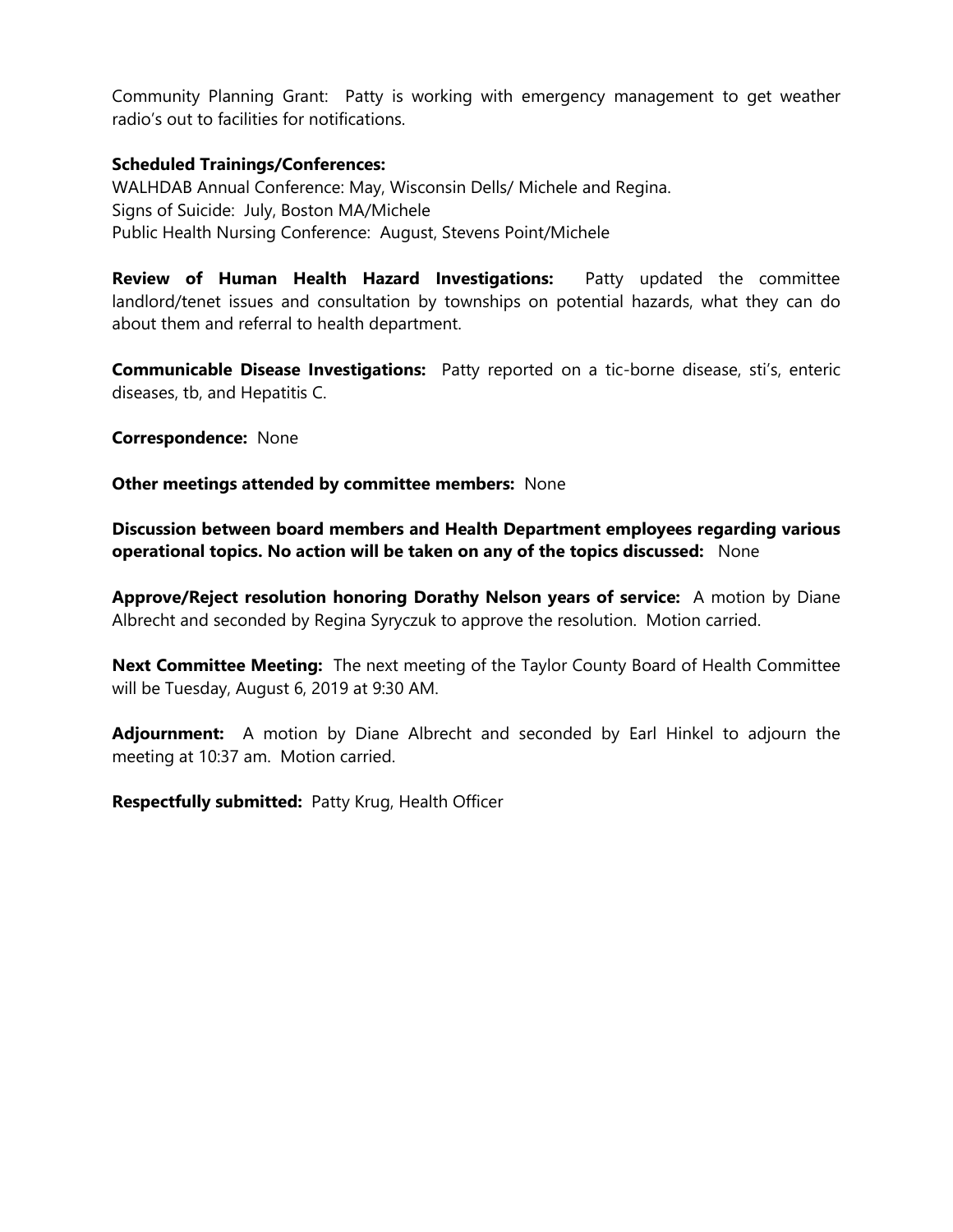March 19, 2019 G143 Ground Floor Conference Room

**Call Meeting To Order:** Tim Hansen called the meeting to order at 9:00 am.

**Members Present:** Dr. Cathy Reuter, Diane Albrecht, Regina Syryczuk, Earl Hinkel, Rollie Thums and Carol Tuma

**Members Absent:** Pat Mertens

**Other Attendees: Patty Krug** 

**Approve Minutes:** A motion was made by Diane Albrecht and seconded by Rollie Thums to approve the December 2018 minutes as submitted. Motion carried.

**Approve Agenda:** A motion was made by Earl Hinkel and seconded by Regina Syryczuk to approve the agenda. Motion carried.

**Monthly Bills:** A motion was made by Diane Albrecht and seconded by Earl Hinkel to approve the December 2018, Jan and Feb 2019 bills as submitted. Motion carried.

### **Update on Programs:**

Agent Status Program:

Patty updated the committee on some of the issues the agency has had with DNR rule interpretations and DATCP will do their annual review of the agency in April.

Additional update on Public Health programs: Tim Hansen read the letter he received from Wisconsin Department of Health Services which noted the Health Department has met all the requirements for a Level 2 health department. Patty updated the committee on jail health nursing and program changes as a result of an agency nurse who will take this position, resignation of nurse in January 2019, Gina Thorson hired as the bookkeeper for the agency (she previously worked at human services), updated on the community health assessment and the priorities selected and future plans to proceed with development of the plan, child development days for Gilman and additional days for Stetsonville/Medford schools, third hepatitis B vaccine administration for Medford school staff, updated orientation guide for new staff, Taylor County Moving for a Cure event, and Michele followup on court counseling cases.

### **Discussion Health Department Staffing:**

**Approve/Reject Full Time Nurse Position:** Patty requested the committee approve the filling of a full time nurse position for the agency. A motion was made by Rollie Thums and seconded by Regina Syryczuk to fill a full time nurse position for the agency. Motion carried.

**Update on Grants:** Patty reported on: